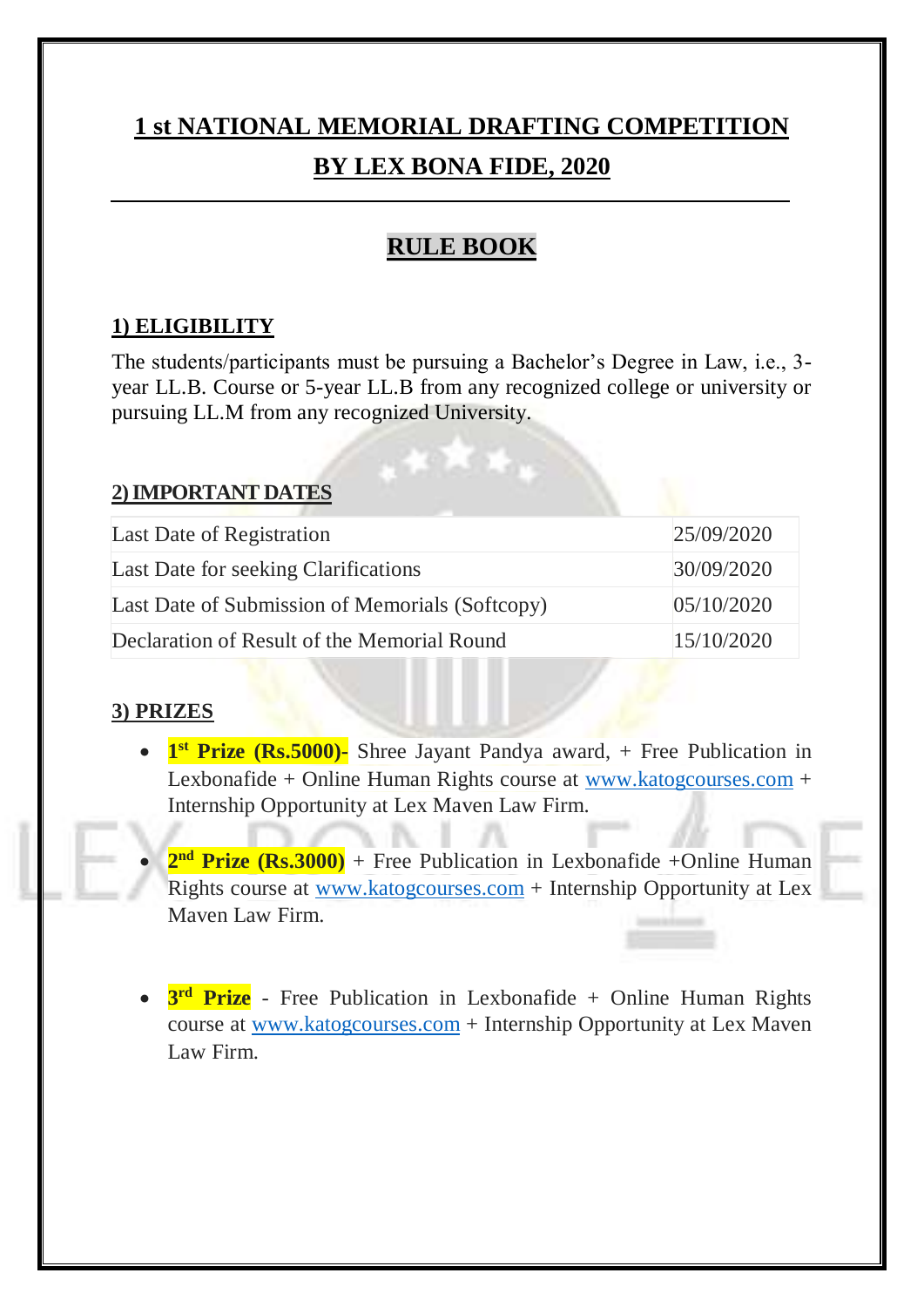#### **4) REGISTRATION FEE**

- \* For a team comprising up to 2 members: Rs 350/-
- \* For a team comprising of 3 members: Rs 450/-

(The registration fee shall be non-refundable and non-transferable in any circumstance)

**REGISTRATION LINK:** <https://forms.gle/D9VPcrkeUecNRx936>

Website: [www.lexbonafide.com](http://www.lexbonafide.com/)

#### **5) PAYMENT METHOD**

**Mode:** Paytm/ Googlepay / Phonepe

**Number:** 8435770907

**UPI ID:-** sjain6824-1@okicici

#### **6) RULES FOR THE COMPETITION:**

- **a)** The total marks allotted shall be 100.
- **b)** The body of the mail shall consist–Name of the participant, University/College Name and Year in which you are studying.
- **c) Submissions Should be made only on the following mail Id: [submissions@lexbonafide.com.](mailto:submissions@lexbonafide.com)**
- **d)** Each memorial should be electronically submitted in two formats: (i) as a Microsoft Word document and (ii) in PDF format.
- **e)** Electronic documentssubmitted must contain no information or features other than those required by this rule (e.g. nocomments, track changes, etc.). Breach of this provision will be penalized with a deduction ofpenalty points.

#### **7) MEMORIAL STRUCTURE**

Each Memorial shall contain the following sections in the following order:

- Front Page
- Table of Contents
- List of Abbreviations
- Index of Authorities
- Statement of Jurisdiction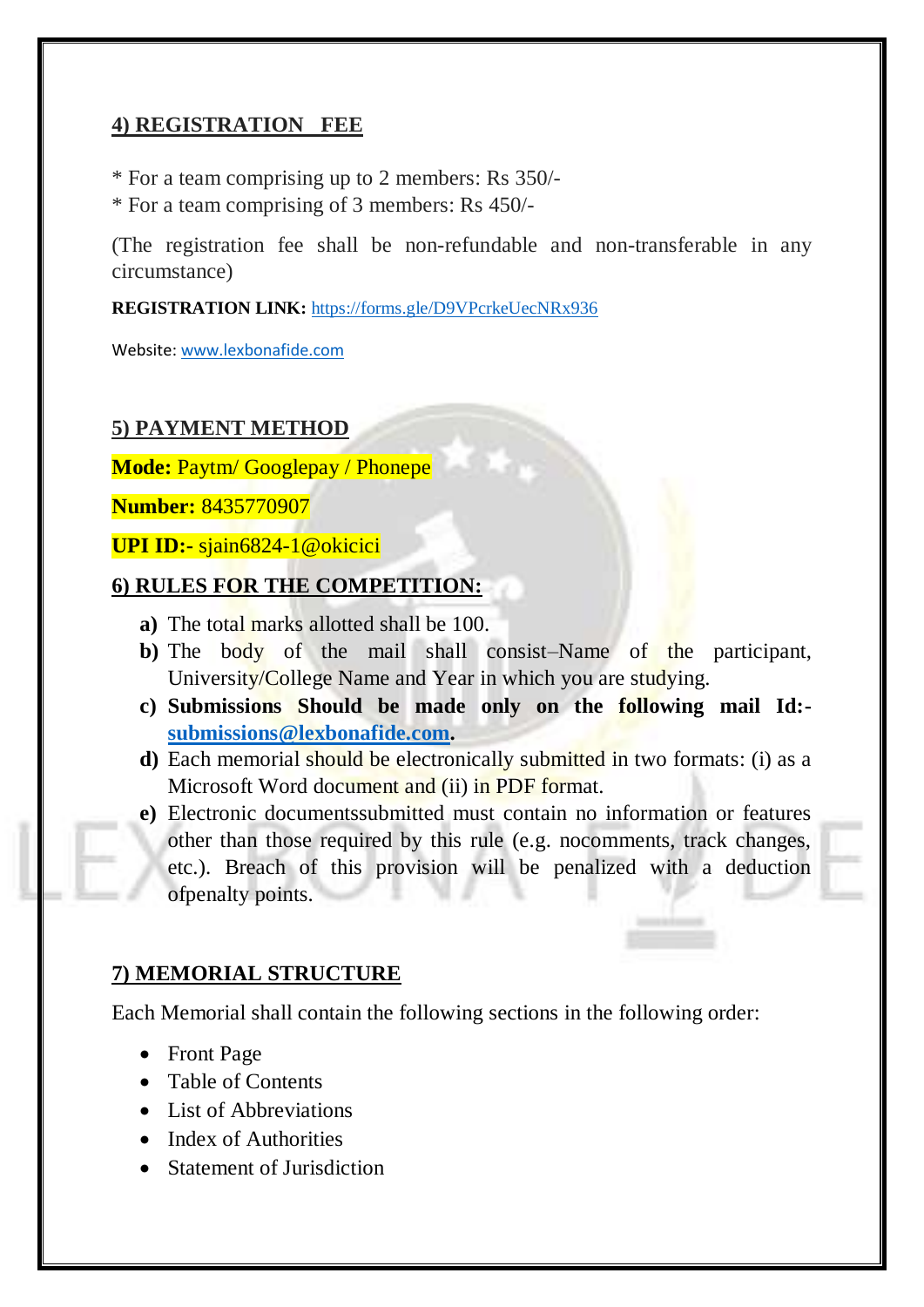- Statement of Facts (not exceeding 1 page)
- Statement of Issues
- Summary of Arguments
- Arguments Advanced
- Prayer

The Cover page of the memorial on behalf of the plaintiff/ petitioner/ appellant shall be in BLUE, and defendant/ respondent shall be in RED).

## **8) FONT AND SPACING**

- a) Memorials must have a one-inch margin on all sides of each page. Font size should be 12with font Times New Roman and 1.5 paragraph spacing. Footnotes must be in font size 10,single spaced.
- b) Page numbering should be on the bottom middle side of each page.

## **9) FOOTNOTES AND CITATION**

- a) Each source or authority must be supported by bibliographical information using TheBluebook: A Uniform System of Citation (2015, 20th ed.).
- b) Footnotes may not include additional legal arguments.

#### **10) SCORING CRITERIA**

- Every memorial will be marked on a maximum of one hundred (100) marks and memorialswill be judged based on the following criteria:
- Proper and articulate analysis of issues arising out of facts (25 marks)
- Understanding and ability to explain the legal principles clearly (25) marks)
- Presentation and content of argument (25 marks)
- Use of legal sources and the comprehensiveness of legal research (15 marks)
- Variation in approach {new points of law/ unique interpretation of facts/law} (10marks)

# **11) PENALTIES FOR LATE SUBMISSION**